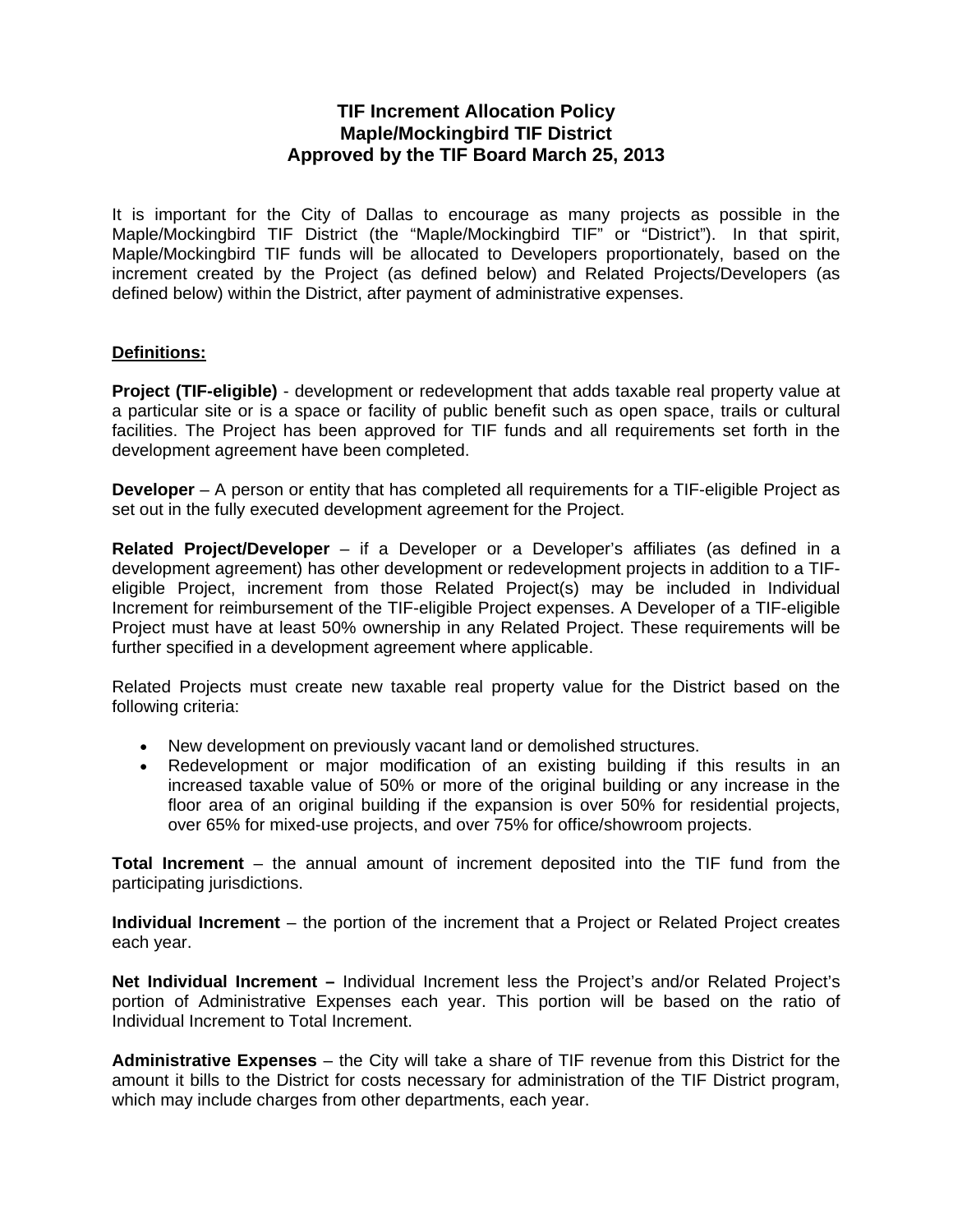**District-Wide Improvements** – improvements that are not specific to a single development site such as gateways, trails, open space, public facilities, or utility/streetscape improvements benefiting multiple properties or blocks.

**Shared Increment** – the Total Increment less (1) the portion of Administrative Expenses not already deducted from Individual Increment , (2) a set-aside for District-Wide Improvements if applicable, and (3) the sum of the Individual Increments of all eligible Developers.

**Available Cash** - cash in the Maple/Mockingbird TIF fund that is not already allocated, encumbered, or otherwise set aside for other purposes.

## **Procedure**:

Annually, after the Total Increment has been deposited in the TIF fund, the fund will pay or set aside Administrative Expenses based on a ratio of Individual Increments and any remaining costs from unallocated increment in the TIF fund and the amount allocated for District-Wide Improvements (as described below). After Administrative Expenses and any District-Wide Improvement allocations have been paid or set aside, Developers approved for TIF funding from the Maple/Mockingbird TIF will be eligible to receive their Net Individual Increment.

In addition to their Net Individual Increment, Developers will be eligible to receive a portion of any Shared Increment. The Shared Increment allotted to an eligible Developer shall be a ratio of an eligible Developer's Individual Increment to the sum of the Individual Increments for all Projects eligible for reimbursement for that year.

Dallas Central Appraisal District (DCAD) certified values for each tax year will be the data source used to determine values for the increment allocation procedure. However, no increment allocation will be made unless a total Project or specific phase as defined in a development agreement is completed by May  $1<sup>st</sup>$  of a given year, as evidenced by City approval of all supporting documents required in the development agreement. The City's Director of Economic Development will make the final determination in applying future available revenues in the TIF Fund among Projects.

## **Pre-existing Agreements**

The Maple/Mockingbird TIF District does not have any pre-existing development agreements.

#### **District-Wide Improvement Set-Aside**

The TIF Board may set-aside 5% of any Shared increment for District-Wide Improvements after administrative expenses. Specific improvement projects are to be determined and the amount of this set aside will be reviewed annually based on updated financial projections and District needs.

#### **Catalyst Project - Maple Station Project increment set-aside**

Maple Station Project will be eligible to receive its own increment plus the first \$3,000,000 in shared increment after paying administrative expenses and District-Wide Set Aside, subject to meeting all terms of the development agreement.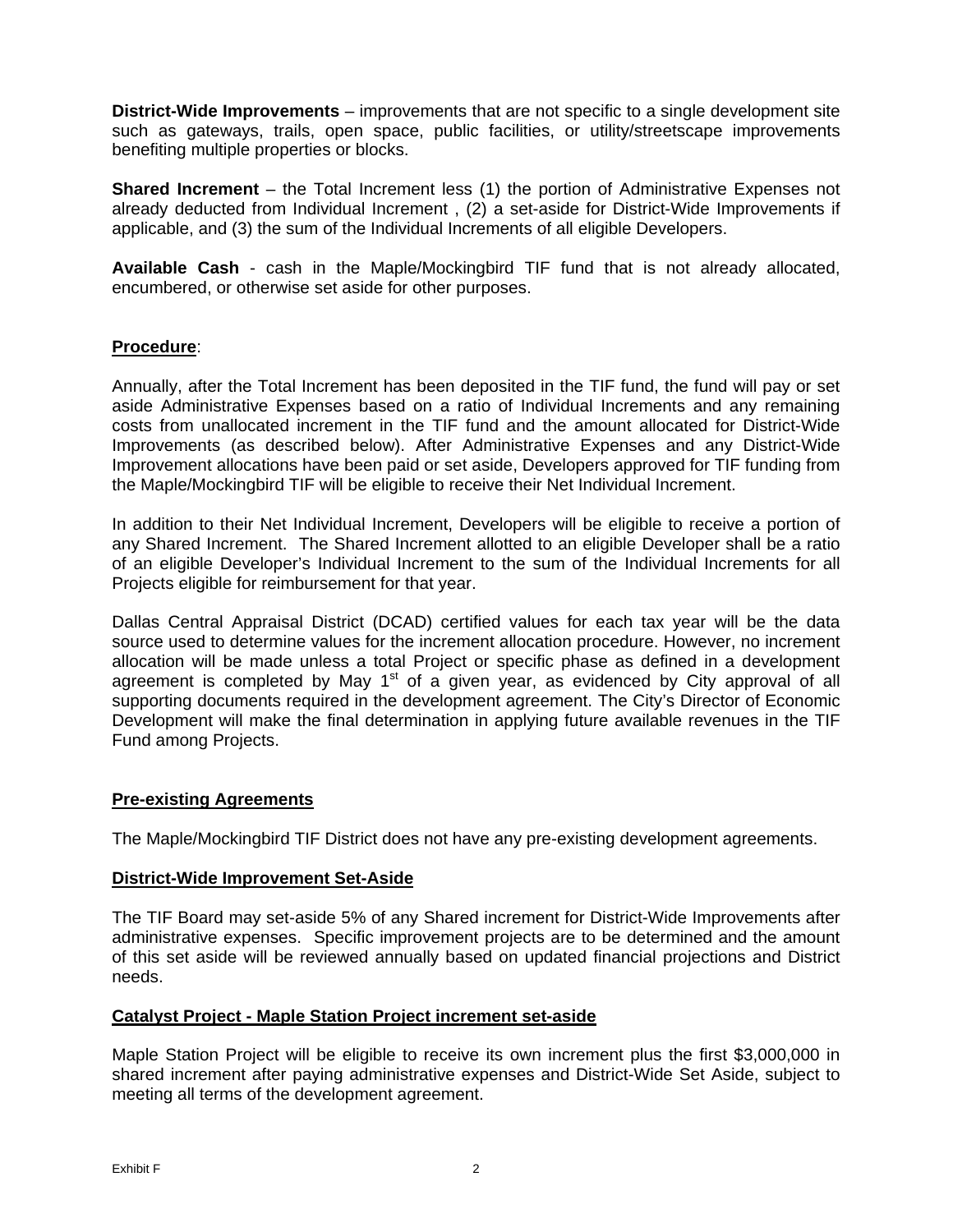### **Sample Illustrations:**

1. The following is a general example to illustrate the allocation procedure for the Maple Station Project increment set-aside up to \$3,000,000 TIF incentives.

| <b>Total Increment for the District</b>         | 100   |
|-------------------------------------------------|-------|
| Less Administrative Expenses                    | $-10$ |
| 5% District-Wide Set-Aside                      | $-5$  |
| <b>Subtotal</b>                                 | 85    |
| <b>Maple Station Project Increment</b>          |       |
| Project Increment                               | 50    |
| +100% of Shared Increment up to                 |       |
| \$3,000,000                                     | 35    |
| <b>Total Increment to Maple Station Project</b> | 85    |

2. The following is a general example to illustrate the procedure where the Maple Station Project increment set-aside is paid off and a second project is eligible for reimbursement/increment payments. These projects will keep their own increment and will be eligible for their proportion of shared increments.

| <b>Total Increment for the District</b>                                                       | 120       |
|-----------------------------------------------------------------------------------------------|-----------|
| Less Administrative Expenses                                                                  | $-12$     |
| Subtotal                                                                                      | 108       |
| 5% for District-Wide Improvements                                                             | -5        |
| <b>Total for Projects</b>                                                                     | 103       |
| <b>Distribution of Increment for Projects:</b><br>Maple Station Project increment (after set- |           |
| aside)                                                                                        | 50        |
| + % of shared increment                                                                       | 7         |
| <b>Maple Project tot increment</b>                                                            | 57        |
| Second Project Increment (Ex. Project 2)                                                      | 40        |
| + % of shared increment                                                                       | <u>-6</u> |
| <b>Second Project tot increment</b>                                                           | 46        |

## **Notes**:

In general, the assignment of increment will be done annually, after each participating jurisdiction has deposited its annual increment into the TIF fund. Upon completion of a Project, developers are eligible to be reimbursed for TIF eligible expenditures from Available Cash currently in the TIF fund, if any.

If the appraised value of the remaining property in the TIF District decreases in value despite new development and as additional TIF Projects are approved and completed, the TIF subsidy for Projects that year may be reduced or unpaid. Similarly, if the sum of (1) Administrative Expenses, (2) District-Wide Improvements, and (3) the sum of the Individual Increments is greater than the Total Increment, then the Individual Increments shall be allotted on a proportional basis based on the ratio of each Developer's Individual Increment to the sum of the